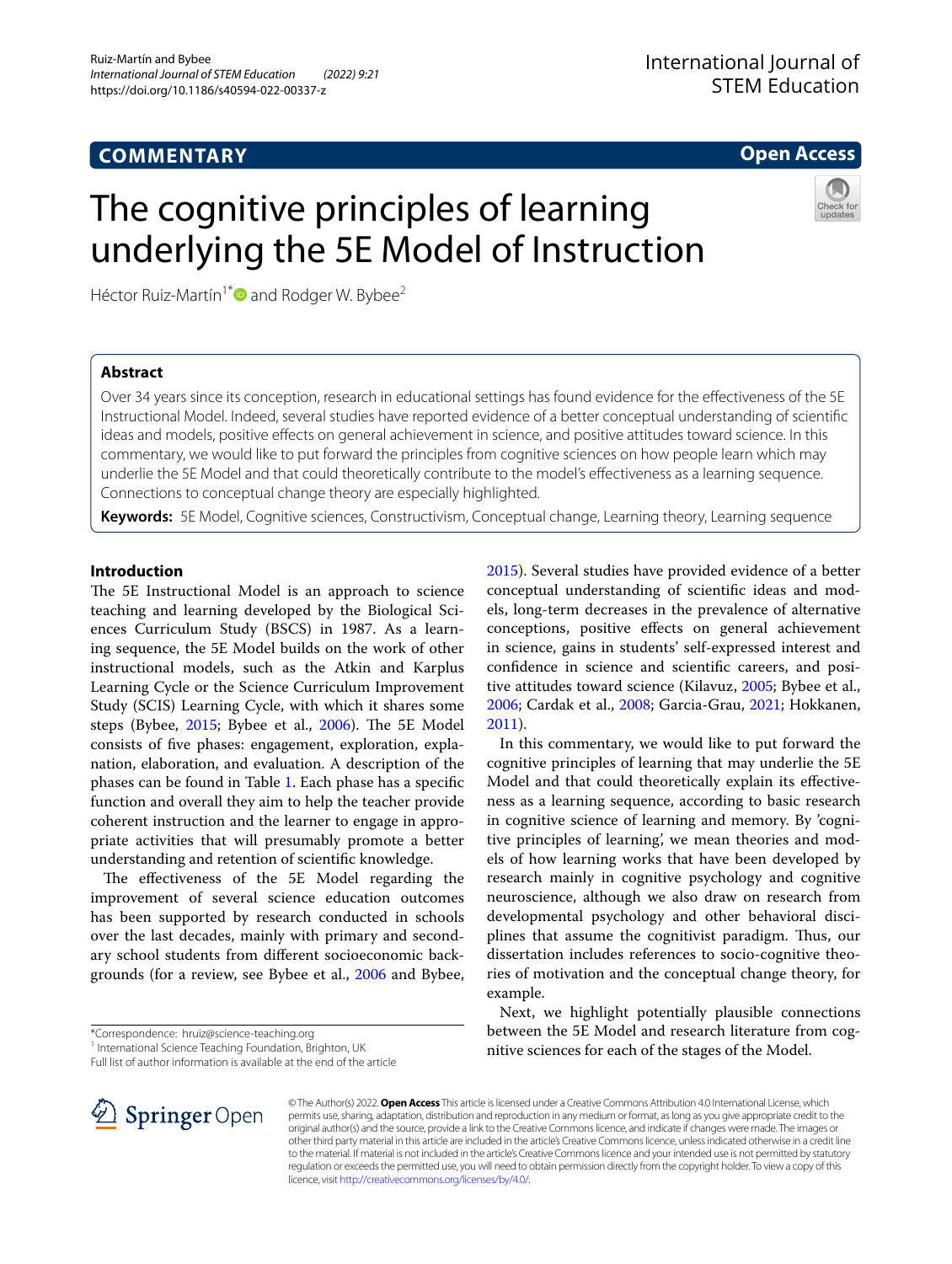<span id="page-1-0"></span>

|  |  |  |  | <b>Table 1</b> Description of the phases of the 5E Model (from Bybee et al., 2006) |
|--|--|--|--|------------------------------------------------------------------------------------|
|--|--|--|--|------------------------------------------------------------------------------------|

| Phase     | <b>Description</b>                                                                                                                                                                                                                                                                                                                                                                                                                                                                                                                              |  |  |
|-----------|-------------------------------------------------------------------------------------------------------------------------------------------------------------------------------------------------------------------------------------------------------------------------------------------------------------------------------------------------------------------------------------------------------------------------------------------------------------------------------------------------------------------------------------------------|--|--|
| Engage    | The teacher or a curriculum task accesses the learners' prior knowledge and helps them become engaged in a new concept through the<br>use of short activities that promote curiosity and elicit prior knowledge. The activity should make connections between past and present<br>learning experiences, expose prior conceptions, and organize students' thinking toward the learning outcomes of current activities                                                                                                                            |  |  |
| Explore   | Exploration experiences provide students with a common base of activities within which current concepts (i.e., alternative conceptions),<br>processes, and skills are identified and conceptual change is facilitated. Learners may complete lab activities that help them use prior knowl-<br>edge to generate new ideas, explore questions and possibilities, and design and conduct a preliminary investigation                                                                                                                              |  |  |
| Explain   | The explanation phase focuses students' attention on a particular aspect of their engagement and exploration experiences and provides<br>opportunities to demonstrate their conceptual understanding, process skills, or behaviors. This phase also provides opportunities for teach-<br>ers to directly introduce a concept, process, or skill. Learners explain their understanding of the concept. An explanation from the teacher or<br>the curriculum may quide them toward a deeper understanding, which is a critical part of this phase |  |  |
| Elaborate | Teachers challenge and extend students' conceptual understanding and skills. Through new experiences, the students develop deeper and<br>broader understanding, more information, and adequate skills. Students apply their understanding of the concept by conducting additional<br>activities                                                                                                                                                                                                                                                 |  |  |
| Evaluate  | The evaluation phase encourages students to assess their understanding and abilities and provides opportunities for teachers to evaluate<br>student progress toward achieving the educational objectives                                                                                                                                                                                                                                                                                                                                        |  |  |

# **Engage**

In the frst stage of the 5E Model, called *Engage,* the teacher introduces a problem or a discrepant event in a familiar context that students cannot explain with their current knowledge because it falls too short or does not ft in with their new experiences. As a result of this, a cognitive conflict arises. This conflict plays a motivational role and provides an opportunity to activate and elicit the students' prior knowledge.

From the cognitive perspective, the *Engage* stage of the 5E Model is exceptionally important because it addresses several processes which have proven critical for enhancing meaningful, durable, and transferable learning.

Firstly, research has shown that encouraging students to recall relevant knowledge from previous courses or their own lives (i.e., activating prior knowledge) can facilitate the integration of new material (Bransford & Johnson, [1972](#page-6-2); Hattan et al., [2015;](#page-7-4) Peeck et al., [1982](#page-7-5)). In this regard, strategies such as asking students questions specifcally designed to trigger recall or providing learners with a relevant context can help them use prior knowledge to aid the integration and retention of new information (Wetzels et al., [2011](#page-8-0); Woloshyn et al., [1994\)](#page-8-1).

Supported by decades of empirical research in psychology and neuroscience, the cognitive theories of learning state that prior knowledge plays an essential role in the processing and retention of new information (Ausubel, [2012](#page-6-3); Brod et al., [2013;](#page-6-4) Shing & Brod, [2016\)](#page-7-6). In short, that which students can learn depends greatly on what they already know because learning is a constructive process: much of what they learn is built on the prior knowledge in their long-term memory. But, according to this view, having relevant knowledge is not enough: it needs to be prompted to become useful during the learning episode. This means that it must be activated in long-term memory and enter working memory, the "mental space" where the learner holds and manipulates the information they attend to. When this happens, new learning is generated: some pieces of the new information are connected to semantically related pieces of knowledge that the learner had retrieved from long-term memory. Later, when the learner wants to retrieve what has been learned, they will reconstruct the memories using the related knowledge from diferent learning episodes. In other words, research suggests that human memory does not store redundant information. Instead, it uses information that is already consolidated in long-term memory to build on new memories that share those features. That is why learning would involve connecting prior knowledge to new information.

However, students may not spontaneously bring their prior knowledge to working memory in learning situations. In light of this, it has proved useful to provide explicit opportunities for students to activate their prior knowledge so they can build on it (Bransford & Johnson, [1972](#page-6-2); Dooling & Lachman, [1971](#page-7-7); Hattan et al., [2015\)](#page-7-4). For instance, some students can spontaneously activate their prior knowledge while learning, while others need sup-port and guidance (Carr & Thompson, [1996](#page-7-8)). These latter students can beneft from teacher prompting to activate prior knowledge (Carr & Thompson, [1996](#page-7-8)). The *Engage* stage of the 5E Model encourages teachers to assist their students to purposely and actively use their prior knowledge. In fact, since generating prior knowledge can be a double-edged sword, e.g., if the knowledge students generate is inappropriate for the context or inaccurate (Alvermann et al., [1985;](#page-6-5) van Loon et al., [2013](#page-8-2)), the role of the teacher as a guide is critical: they encourage students to openly voice their ideas, promote refection, steer the students' thoughts in the right direction, and guide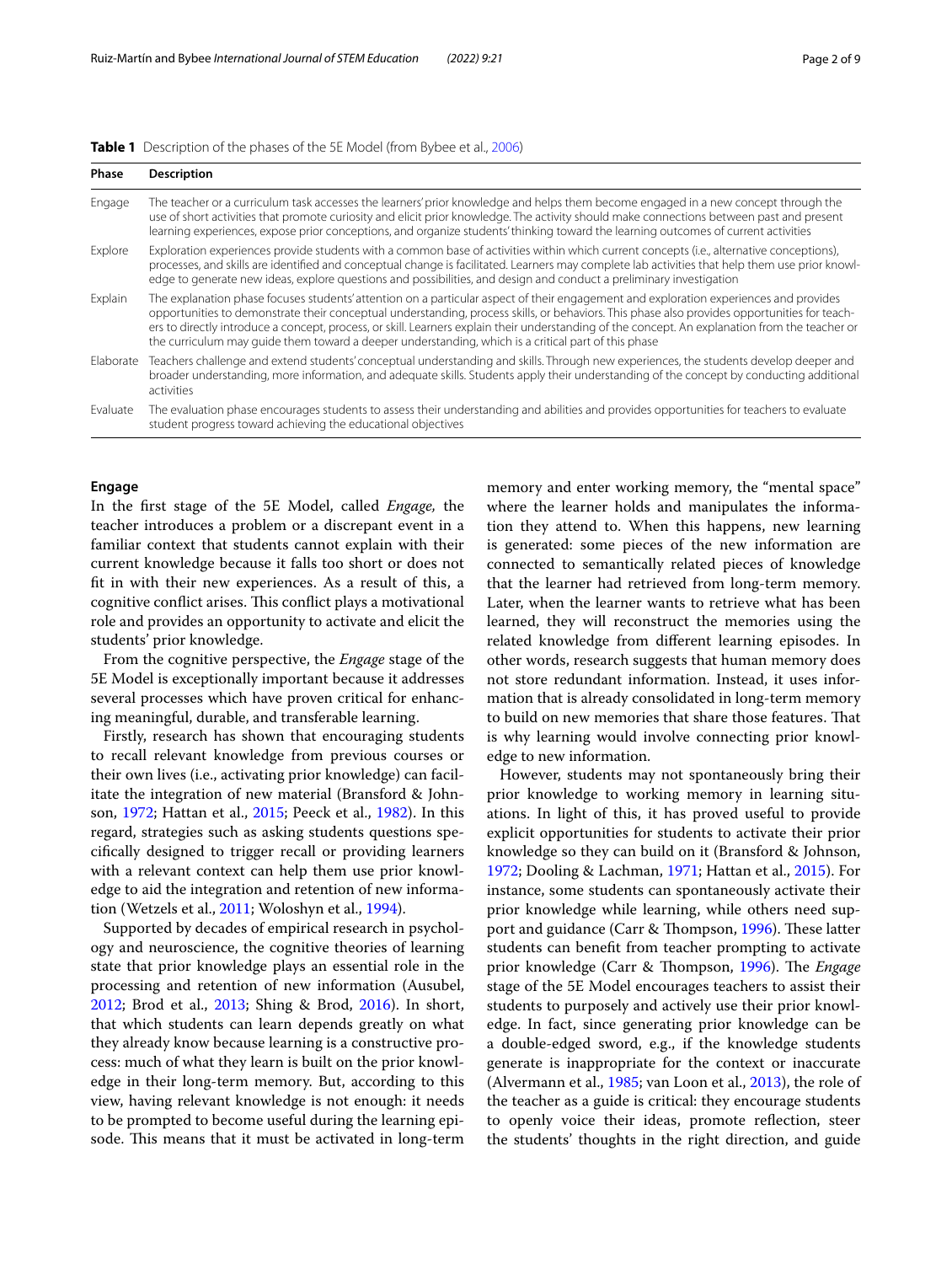classroom discussions. It is important not only to activate prior knowledge, but also to direct students' attention to those aspects of their prior knowledge that will be relevant to the learning task.

Educational researchers and science educators do not only describe learning as an *assimilation* process, that is, as the incorporation of new information into the existing and appropriate knowledge structures without changing them (also known as knowledge accretion). Learning usually requires an *accommodation* process, where the preinstructional conceptual structures of the learner need to be fundamentally restructured to allow understanding of the intended knowledge (Hanfstingl et al., [2021](#page-7-9); Posner et al., [1982\)](#page-7-10). Some authors in science education and developmental psychology refer to this as a 'proper' conceptual change (although most of them also consider knowledge accretion—assimilation—to be a lower level of conceptual change) (Harrison & Treagust, [2000](#page-7-11)). Cognitive scientists, on the other hand, refer to any change in prior knowledge as a *memory updating process* which involves changes in the way pieces of information in memory are connected to each other to build meaning and guide recalling (Bjork, [1978](#page-6-6); Lee et al., [2017](#page-7-12)).

When learning requires an accommodation process, activation of prior knowledge becomes even more important. From the science education perspective it has been suggested that activating prior knowledge is key for triggering conceptual change due to motivational reasons: the learner realizes that they cannot use their current conceptions to explain the available data and this creates the need for a more adequate mental model. Posner et al. ([1982\)](#page-7-10) pointed to the detection of anomalies as the frst step in conceptual change: "There must be dissatisfaction with existing conceptions. Students are unlikely to make major changes in their concepts until they believe that less radical changes will not work […]. An individual must have collected a store of […] anomalies and lost faith in the capacity of his current concepts to solve these problems." However, although motivation is indeed a key mediator in the process of conceptual change (later we will discuss how the cognitive confict implied in the *Engage* stage of the 5E Model can promote it), it should be noted that the activation of prior knowledge alone also contributes to conceptual change as a consequence of how memory works. Indeed, research in cognitive sciences suggests that activation of prior knowledge plays a key role in memory updating.

As said previously, activating prior knowledge appears to promote learning since, if interaction between new information and old knowledge is to take place, prior knowledge must be accessible. From the cognitive sciences perspective, activating prior knowledge may be essential for promoting conceptual change because only the memories that become activated are prone to change. We can even fnd evidence of this phenomenon in the cognitive neuroscience literature. For example, according to reconsolidation theory and the trace updating framework, when a memory is retrieved the synapses underlying the trace become unbound or weakened. Thus, reactivated memories are vulnerable to disruption and need to be reconsolidated (Finnie & Nader, [2012](#page-7-13); Lee et al., [2017\)](#page-7-12). However, since the retrieval episode is triggered and followed by related information in the environment, it provides an opportunity to update the memory trace: a reactivated trace is never just simply reconsolidated, it is modifed to include information contained in the new experience (Dudai, [2004](#page-7-14), [2012;](#page-7-15) Hupbach et al., [2007](#page-7-16)).

Therefore, the *Engage* phase of the 5E Model, which is where the learning sequence begins, is seen as highly relevant from the cognitive perspective because it provides time and explicit opportunities for prior knowledge to be activated, which is essential for memory updating. However, this is just half of the story. As mentioned previously, the *Engage* stage also plays a signifcant role in promoting student motivation, which is another key factor for learning and triggering conceptual change (Pintrich et al., [1993](#page-7-17); Sinatra & Pintrich, [2003](#page-7-18)). Indeed, students' cognitive engagement is essential for attending to information, activating prior knowledge, monitoring comprehension, and persisting at the learning task. Regarding conceptual change, motivation is particularly important if the student is expected to abandon their prior conceptions and adopt new ones, a process that requires a substantial cognitive effort. That is why the *Engage* stage, as its name implies, aims to provide a motivational boost.

Indeed, the initial situation presented in the *Engage* stage involves two types of engagement: contextual and cognitive. Contextual engagement is based on the fact that students appreciate the real-life implications of the posed situation, that is, they recognize its instrumental value (Wigfeld & Eccles, [2000](#page-8-3)). Clearly, learners are more motivated when they can see the usefulness of what they are learning (Maher & Midgley, [1991;](#page-7-19) McCombs, [1991](#page-7-20)). As for cognitive engagement, it is grounded in the curiosity that often arises when students realize that their current ideas cannot satisfactorily explain an observation that puzzles them, and therefore it is a consequence of the cognitive confict or cognitive dissonance (Chaxel & Russo, [2015](#page-7-21); Harmon-Jones et al., [2015](#page-7-22); Kang et al., [2004](#page-7-23); Posner et al., [1982\)](#page-7-10). In a way, socio-cognitive theories of motivation suggest that people are motivated to learn from situations that pose problems that they believe they can solve (Barron & Hulleman, [2015;](#page-6-7) Wigfeld & Eccles, [2000\)](#page-8-3). At the same time, research showing that stories are "psychologically privileged"—because their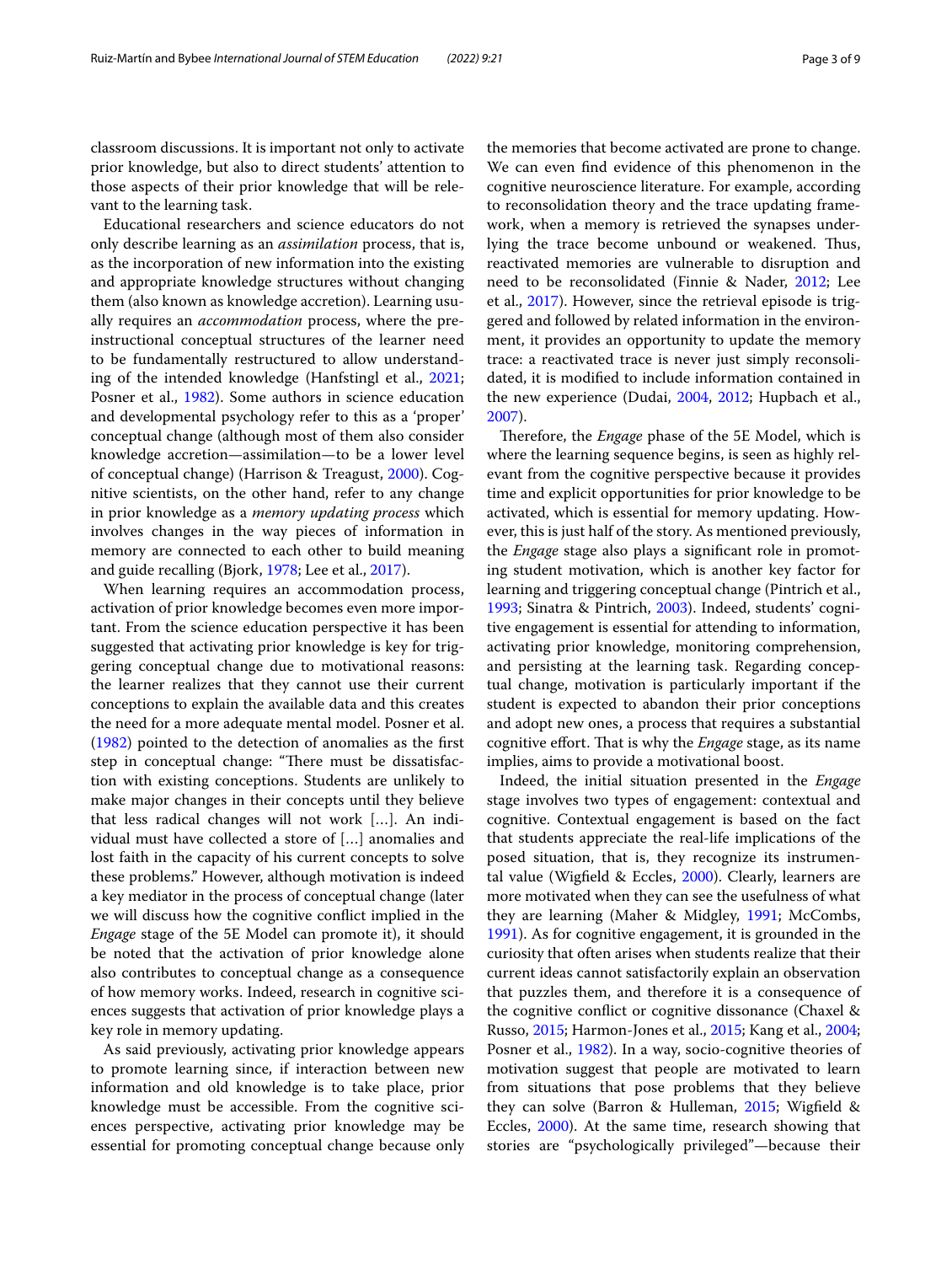structure enhances attention and memory—suggests that the introduction of a confict to be solved is a key contributor to their efect (Ware & Young, [2010;](#page-8-4) Willingham, [2004](#page-8-5)). In sum, conficts students believe they can solve are motivational.

The *Engage* stage is hugely important for the cognitive and the emotional (motivational) dimensions involved in the learning process. In addition, it also offers interesting opportunities for group discussions and cooperative learning, which, among others, are key socio-cognitive ways in which individuals learn and that may lead to more fruitful teaching and learning environments (Johnson & Johnson, [2009;](#page-7-24) Slavin, [2013](#page-7-25)).

### **Explore**

The *Explore* stage consists of a guided inquiry activity that provides opportunities for students to address alternative conceptions and build new explanations that make sense to them. In the *Explore* stage students investigate phenomena, share their observations, suggest explanations, and discuss their interpretations. The role of the teacher is to act as a facilitator who guides and scafolds students' thinking.

After the activation of prior knowledge in the previous stage, the *Explore* stage aims to promote connections between students' prior knowledge and the new information to be learned. To do so, the activities on this stage follow a guided inquiry-based approach (Gormally et al., [2009](#page-7-26)) that fosters thinking and sensemaking during the learning task. This contrasts with a type of learning that is only based on transmission, one in which the student often acts as a passive learner. From the cognitive perspective, this approach would be supported by one of the most basic fndings of cognitive psychology: people learn and remember better when they think about what they are learning in terms of meaning, that is, when they are prompted to connect information in meaningful ways. This principle is related to the influential idea posited by Craik and Lockhart [\(1972\)](#page-7-27), known as the *levels of processing model*, which describes memory encoding as a function of the depth of mental processing. According to this model, memory is the product of thought and deeper levels of processing during encoding produce more elaborate, longer-lasting, and stronger memory traces, where deep processing refers to greater degrees of semantic involvement—that is, thinking about meaning (for several perspectives on this topic, see Conway, [2002\)](#page-7-28).

Regarding conceptual change, the *Explore* stage provides students with opportunities to reformulate their explanations by inferring them from new experiences and observations (Hewson, [1981\)](#page-7-29). According to the classical model of conceptual change (Posner et al., [1982](#page-7-10)) after recognizing that prior conceptions are inconsistent in a given situation, students need to fnd an adequate new conception that successfully explains it. This new explanation must be "intelligible" (the learner must grasp its meaning) and "plausible" (the learner must see how it is consistent with other knowledge and explains the available data). Therefore, the *Explore* stage provides the chance for students to propose new explanations grounded on their understanding and test them empirically.

From the socio-cognitive perspective, in this stage, which can be accomplished with the whole class group or in small groups, the teacher's role is to make sure students help one another solve problems by building on each other's knowledge, by asking questions to clarify explanations, and by suggesting avenues that would move the group toward its goal (Brown & Campione, [1994](#page-6-8)). Research shows that both cooperation in problem-solving activities (Newstead & Evans, [1995](#page-7-30)) and argumentation (Youniss & Damon, [1992\)](#page-8-6) among students enhance students' cognitive development (i.e., their ability to learn, think, and reason).

Actually, the role of the teacher during the *Explore* stage is really important if the cognitive principles supporting learning are to be complied with. According to cognitive load theory (Sweller, [2011\)](#page-8-7), inquiry-based learning activities must be carefully guided and extensively scaffolded by the teacher in order to facilitate students' learning (Hmelo-Silver et al., [2007;](#page-7-31) Kirschner et al., [2006\)](#page-7-32). Learning through investigations promotes students being cognitively engaged in sensemaking, developing evidence-based explanations, collaborating, and communicating their ideas. But it also places a huge burden on working memory. This working memory load does not contribute to the accumulation of knowledge in long-term memory because while working memory is being used to search for explanations, it is not available and cannot be used to learn (Kirschner et al., [2006](#page-7-32)). Scafolded inquiry environments provide learners with opportunities to engage in complex tasks that would otherwise be beyond their current abilities and overwhelm working memory. Scafolding keeps cognitive load at bay and makes the learning more manageable for students by modifying complex and difficult tasks in ways that make them within the student's zone of proximal development (Vygotsky, [1978](#page-8-8)). In this regard, scafolding is a key element of cognitive apprenticeship, whereby students become increasingly knowledgeable given structure and guidance from mentors who scafold them through task structuring and sequencing, questions, and hints, but without explicitly giving students the fnal answers (Quintana et al., [2004\)](#page-7-33).

Finally, the *Explore* stage provides students with opportunities to grapple with specifc information relevant to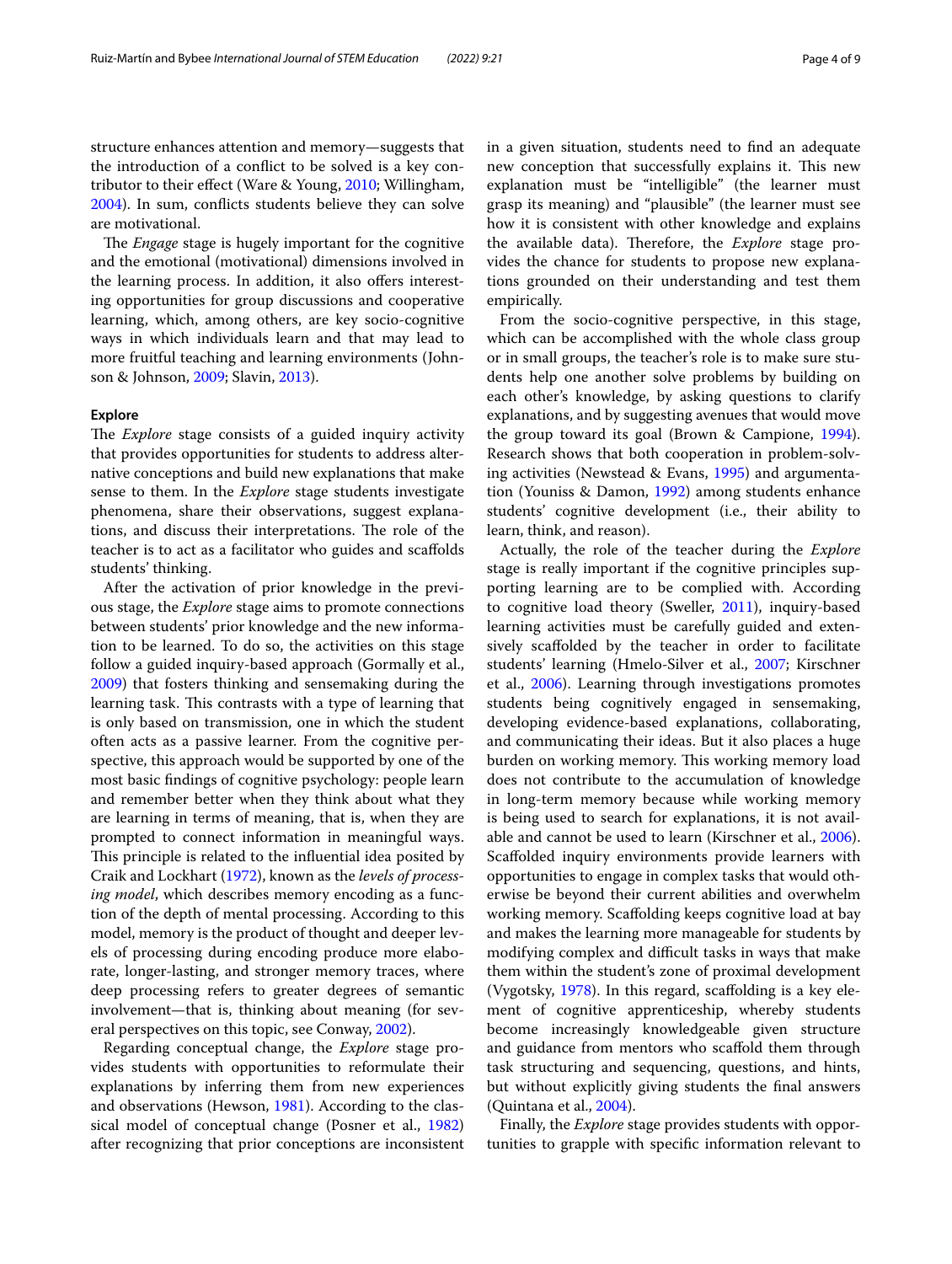the learning objectives, which is known to create a "time for telling", that is, a situation that activates the students' prior knowledge and that therefore enables them to learn much more from an organized explanation (Edelson, [2001](#page-7-34); Schwartz & Bransford, [1998\)](#page-7-35), such as those provided in the following *Explain* stage.

# **Explain**

When students understand the necessity of new information and its relevance to their explorational practices, a just-in-time explanation can promote knowledge construction in a way that makes it available for future use in relevant contexts (Edelson, [2001](#page-7-34)). Therefore, the new concepts grasped in the *Explore* stage are formalized in the *Explain* stage, which provides opportunities for teachers or the curriculum to directly and formally introduce those concepts and help students organize their new knowledge in ways that facilitate encoding and later retrieval. The way students organize knowledge infuences how they learn and apply what they know (Ambrose et al., [2010\)](#page-6-9). Research shows that when students are provided with an organizational structure in which to fit new knowledge, they learn more effectively than when they are left to deduce this conceptual structure for themselves (Ausubel, [1960,](#page-6-10) [1978;](#page-6-11) Bower et al., [1969](#page-6-12); Kirschner et al., [2006\)](#page-7-32). Of course, formal defnitions and explanations of the intended models and concepts can also be cooperatively built by students with the close guidance of their teacher.

# **Elaborate**

The *Elaborate* stage includes activities that require students to apply the concepts and procedures they have learned to solve new problems in new contexts. Here the new concepts will have the chance to prove they are "fruitful", as Posner's conceptual change model suggests: "if the new conception not only resolves its predecessor's anomalies but also leads to new insights and discoveries, then the new conception will appear fruitful and the accommodation of it will seem persuasive" (Posner et al., [1982](#page-7-10)).

Therefore, the activities in the *Elaborate* stage provide opportunities for students to transfer their new knowledge to a wide diversity of contexts. Research suggests that exposing students to multiple contexts promotes deeper understanding, maybe because they are more likely to abstract the relevant features of concepts and to develop a flexible representation of knowledge (Bransford et al., [1990;](#page-6-13) Gentner et al., [1993;](#page-7-36) Gick & Holyoak, [1983](#page-7-37); Kimball & Holyoak, [2000\)](#page-7-38).

There often is a tendency to think that once students have the basic knowledge needed for an adequate understanding of a phenomenon, then it is relatively simple to apply that knowledge to the solution of practical problems. Unfortunately, transfer is not that straightforward. We've long known, since Thorndike and Woodworth's pioneering experiments  $(1901a, b, c)$  $(1901a, b, c)$  $(1901a, b, c)$  $(1901a, b, c)$  $(1901a, b, c)$  $(1901a, b, c)$ , that transfer is very difficult to occur. The degree of similarity between learning and transfer contexts is critical (Barnett & Ceci, [2002](#page-6-14)). However, the way students learn is equally important in that it determines the potential for transfer to occur (Butler, [2010](#page-6-15)). If learning activities, by providing multiple contexts of applicability for the same concepts, create several retrieval routes to access the learned information, then the probability of fnding a match between the cues given in the transfer task and the stored memory trace should be greater, thereby increasing the potential for transfer to occur. For example, asking students a series of questions that target the same concept and giving them feedback—hence encouraging students to think about that concept in diferent contexts—signifcantly increases the chances of transferring knowledge to new situations (Pan & Rickard, [2018\)](#page-7-39).

To sum up, the *Elaborate* stage provides a space for extended practice applying the learned concepts and procedures in multiple situations. Extended practice is essential if something new is to be learned, especially if the goal is for that new knowledge to be retained over time and transferred to new situations (Healy et al., [1993](#page-7-40)).

# **Evaluate**

Finally, in the *Evaluate* stage, the knowledge and abilities acquired by each student are assessed through an activity that challenges their understanding. Of course, evaluation can already take place during the previous stages of the instructional sequence as a formative assessment that provides opportunities for feedback throughout the whole learning process (Wiliam, [2011\)](#page-8-12). Indeed, designers of the 5E Model recommend integrating the *Evaluate* stage throughout the whole learning sequence (Bybee, [2015](#page-6-0)). However, responding to a practical educational matter, science teachers must assess educational outcomes and assign students grades. Therefore, if this phase is applied at the end of the learning sequence, teachers can administer tests or other types of evaluative activities to determine the individual students' level of understanding and abilities. This is also an important opportunity for students to use the skills they have acquired and evaluate their own understanding.

As a side note, it is important to underscore the fact that since the 5E Model aims to promote learning with understanding, the evaluative activities should be designed accordingly. In this regard, tests requiring transfer help assess the quality of students' learning experiences. As stated in NRC's *How People Learn*, a synthesis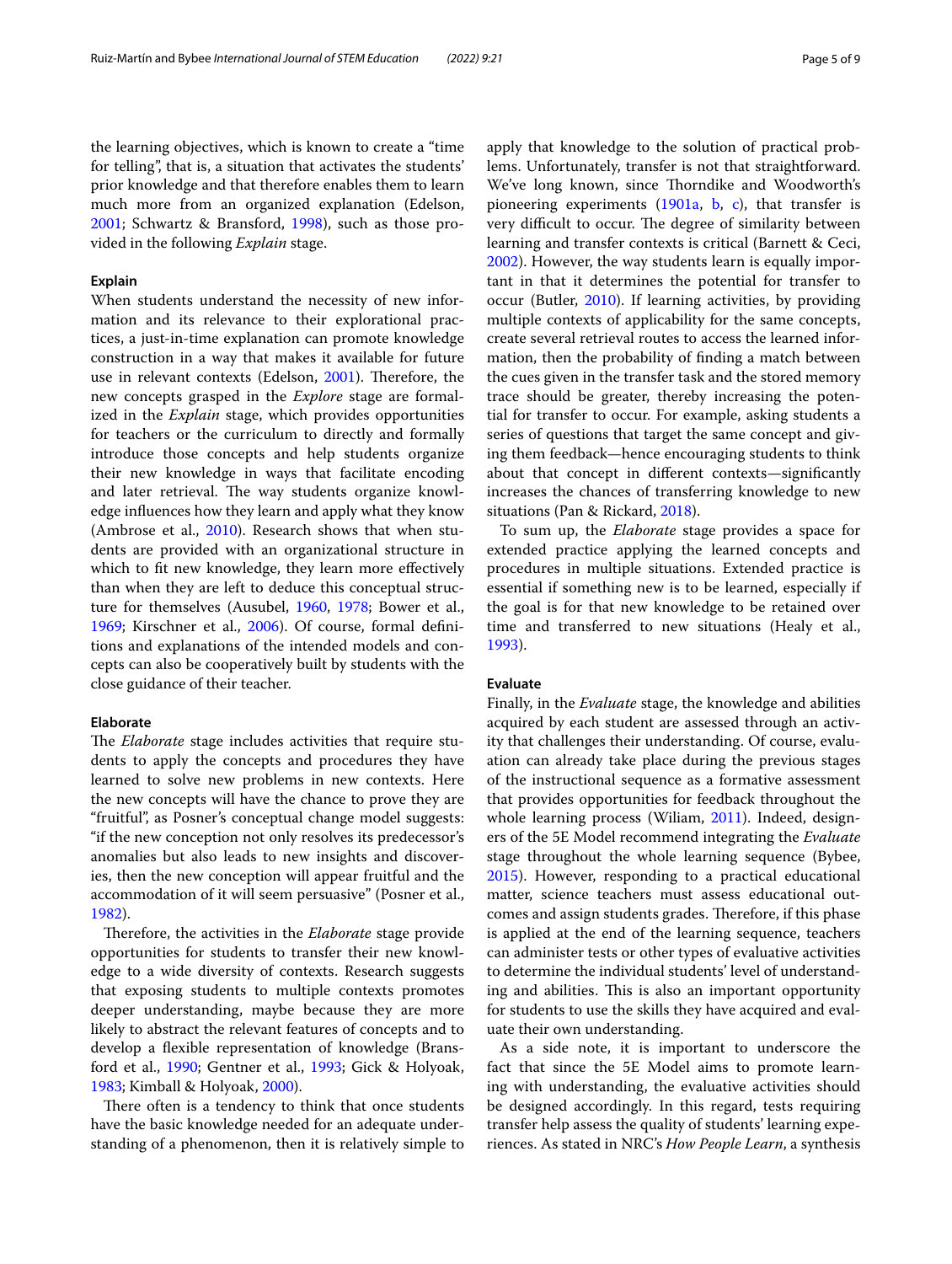of decades of research across many diferent disciplines about the science of learning, "diferent kinds of learning experiences can look equivalent when tests of learning focus solely on remembering, but they can look quite different when tests of transfer are used" (Bransford et al., [2000](#page-6-16)). Therefore, the design of the assessment tool will be key to revealing students' genuine understanding and thus appreciating the contribution of the 5E sequence to learning.

From a cognitive perspective, evaluation is not only useful for assessing learning and providing timely feedback. Cognitive psychologists have shown that retrieving information from long-term memory is one of the most efective actions for strengthening learning, even more than restudying (i.e., reactivating the memory trace by reviewing the information) for an equivalent amount of time (Karpicke & Roediger, [2008;](#page-7-41) Rowland, [2014](#page-7-42)). Although testing is not usually understood as part of the learning process but as means to assess what has been learned, the act of retrieving information from memory actually changes memory, increasing the probability of successful retrieval in the future (Roediger & Butler, [2011](#page-7-43)). This was already noticed in 1890 by psychologist William James, who, probably relying on introspection, wrote:

*A curious peculiarity of our memory is that things are impressed better by active than by passive repetition. I mean that in learning (by heart, for example), when we almost know the piece, it pays better to wait and recollect by an efort from within, than to look at the book again. If we recover the words in the former way, we shall probably know them the next time; if in the latter way, we shall very likely need the book once more.*

Experimental reports from the beginning of the twentieth century through to today have proven him right: retrieval enhances retention (Karpicke & Roediger, [2008](#page-7-41)). Interestingly, according to several studies, retrieval may not merely produce transient, rote knowledge, but promote long-term, meaningful knowledge that can be retrieved fexibly and transferred to new situations (Karpicke, [2012](#page-7-44); McDaniel et al., [2013\)](#page-7-45). In addition, retrieval can help students organize information and form a coherent knowledge base (Roediger et al., [2011](#page-7-46)). Thus, the act of retrieval itself, which is central in an evaluative activity, is a powerful tool for enhancing learning. The 5E *Evaluate* phase, therefore, is also a learning phase, especially if it is applied not just at the end, but throughout the whole learning sequence.

It must be highlighted that, although evaluative activities can enhance learning by means of the retrieval practice efect (also known as the testing efect), tests can be stressful for students. This can have a negative impact on their memory and learning, which defeats the very purpose of assessing students for learning in the frst place. In this regard, research suggests that the benefts of retrieval practice can be harnessed by using low stakes assessment activities (e.g., quizzing) that avoid the detrimental effects of stress associated with testing (McDaniel et al., [2011](#page-7-47); Wenzel & Reinhard, [2021;](#page-8-13) Yang et al., [2021](#page-8-14)).

Neuroscientists have already suggested theoretical explanations of the neurocognitive mechanisms that may be underlying the retrieval efect (e.g., Antony et al., [2017](#page-6-17)). When an engram (the pattern of neural connections that represents a memory in the brain) is reactivated, it experiences a new round of consolidation processes. This eventually causes some strengthening of the original memory trace. However, it is also an opportunity for the trace to be modifed since it becomes labile just before it is reconsolidated (Dudai, [2004,](#page-7-14) [2012](#page-7-15)). Regarding these mechanisms, some neuroscientists have suggested that unlike restudying (i.e., encoding the same information again), which only reactivates the specifc engrams corresponding to the material that was studied initially, retrieval is an imprecise process that coactivates memories that are semantically linked to the target memory, thereby afording an opportunity to integrate the original engram into the coactivated knowledge struc-tures (Antony et al., [2017\)](#page-6-17). Therefore, according to these hypothesis, not only does retrieving strengthen parts of the original engram, but it also promotes further connections to prior knowledge, increasing its transferability. The fact that retrieving knowledge changes that knowledge and its connections with other semantic-related knowledge may have evident consequences for conceptual change theory. Retrieval practice (including prior knowledge activation) may be essential for conceptual change.

Finally, retrieval practice can also improve the conceptual organization of practiced materials, especially when the posed questions are open-ended. As already posited by Gates as early as 1917, one of the reasons retrieval practice enhances knowledge organization is that it requires students to organize information more than does reading alone. When students actively recall information, they need to give it a coherent structure (Roediger et al., [2011](#page-7-46)).

# **Conclusions**

The 5E Model of Instruction was designed in the late 1980s with the idea of translating decades of research in science education into a learning cycle that instructors could efectively use in their classrooms (Bybee et al., [2006;](#page-6-1) Trowbridge & Bybee, [1996\)](#page-8-15). The cycle was based on a model of learning understood as a conceptual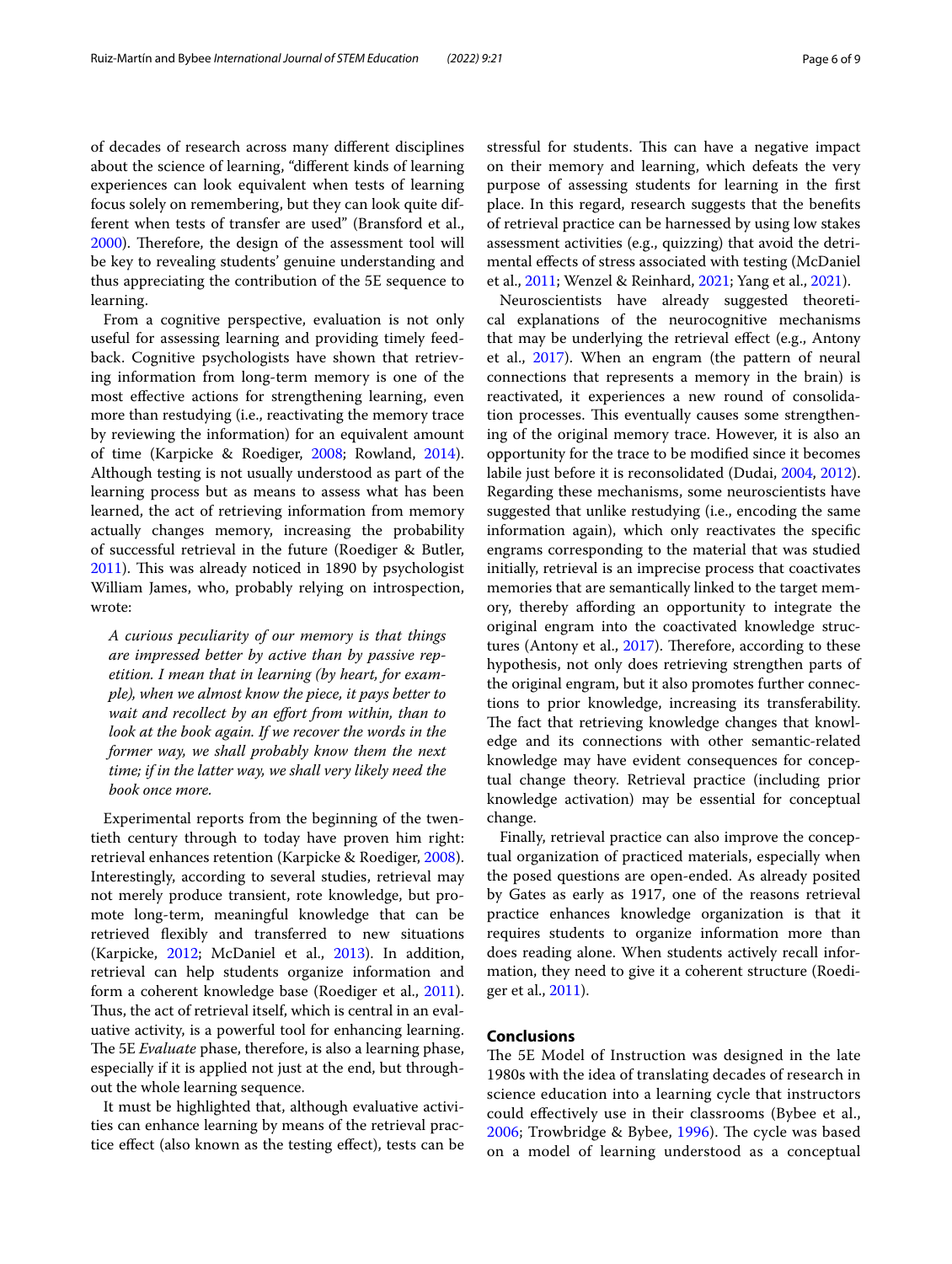change and, therefore, on the constructivist theory of learning (Mayer, [2009\)](#page-7-48). With this in mind, one could easily assume that several cognitive principles of learning had to underlie the design of the model. Indeed, some of these principles had already been identifed by cognitive scientists by the time the 5E Model was designed, such as the levels of processing efect or the fact that memory works by connecting pieces of information related by meaning. In contrast, other principles were derived from later research or were at least supported by ample evidence found later, such as the role of retrieval in learning. These later principles also help us account for the model's efectiveness.

Nevertheless, it should be highlighted that the learning principles that lay the foundations of the 5E Model are not only present in a collection of isolated actions that support learning, but also in the way they are sequenced. A quote from *How People Learn* (Bransford et al., [2000\)](#page-6-16) seems especially germane to summarizing this point:

*An alternative to simply progressing through a series of exercises that derive from a scope and sequence chart is to expose students to the major patterns of a subject domain as they arise naturally in problem situations. Activities can be structured so that students are able to explore, explain, extend, and evaluate their progress. Ideas are best introduced when students see a need or a reason for their use this helps them see relevant uses of the knowledge to make sense of what they are learning. (p. 127)*

Here is a research-based recommendation for a structure and sequence of instruction that exposes students to problem situations (i.e., engages student thinking) and then provides opportunities to explore, explain, extend, and evaluate their learning. This research summary from the NRC report supports the sequence of the 5E Instructional Model, and it even uses very similar terms.

Overall, one could argue that the 5E Model is efective because students are provided with time, prompts, and several opportunities to deeply engage with the learning object in a way that promotes connections between what is known and what is meant to be learned.

#### **Acknowledgements**

Not applicable.

#### **Authors' contributions**

Both authors read and approved the fnal manuscript.

#### **Funding**

This work received no specifc Grant from any funding agency in the public, commercial, or not-for-proft sectors.

# **Availability of data and materials**

Not applicable.

#### **Declarations**

#### **Competing interests**

Héctor Ruiz-Martín is an independent researcher affiliated with the International Science Teaching Foundation (Brighton, UK), a nonproft organization that develops research-informed resources for science teaching and learning. Some of these resources are based on the 5E Model of Instruction. Rodger W. Bybee led the team at the Biological Science Curriculum Study (BSCS) that designed and created the 5E Model of Instruction in 1987. The BSCS (Boulder, CO, USA) is an independent nonproft organization ofering science education research and leadership programs, and curriculum across the US.

#### **Author details**

<sup>1</sup>International Science Teaching Foundation, Brighton, UK. <sup>2</sup>Golden, CO, USA.

Received: 29 December 2021 Accepted: 16 February 2022 Published online: 03 March 2022

#### **References**

- <span id="page-6-5"></span>Alvermann, D. E., Smith, L. C., & Readence, J. E. (1985). Prior knowledge and the comprehension of compatible and incompatible text. *Reading Research Quarterly, 20*, 420–436.
- <span id="page-6-9"></span>Ambrose, S. A., Bridges, M. W., DiPietro, M., Lovett, M. C., & Norman, M. (2010). *How learning works: seven research-based principles for smart teaching*. Jossey-Bass.
- <span id="page-6-17"></span>Antony, J. W., Ferreira, C. S., Norman, K. A., & Wimber, M. (2017). Retrieval as a fast route to memory consolidation. *Trends in Cognitive Sciences, 21*(8), 573–576.
- <span id="page-6-10"></span>Ausubel, D. P. (1960). The use of advance organizers in the learning and retention of meaningful verbal material. *Journal of Educational Psychology, 51*, 267–272.
- <span id="page-6-11"></span>Ausubel, D. P. (1978). In defense of advance organizers: a reply to the critics. *Review of Educational Research, 48*, 251–257.
- <span id="page-6-3"></span>Ausubel, D. P. (2012). *The acquisition and retention of knowledge: a cognitive view*. Springer Science Business Media.
- <span id="page-6-14"></span>Barnett, S. M., & Ceci, S. J. (2002). When and where do we apply what we learn? A taxonomy for far transfer. *Psychological Bulletin, 128*(4), 612.
- <span id="page-6-7"></span>Barron, K. E., & Hulleman, C. S. (2015). Expectancy-value-cost model of motivation. *Psychology, 84*, 261–271.
- <span id="page-6-6"></span>Bjork, R. A. (1978). The updating of human memory. In G. H. Bower (Ed.), *The psychology of learning and motivation* (Vol. 12, pp. 235–259). Academic Press.
- <span id="page-6-12"></span>Bower, G. H., Clark, M. C., Lesgold, A. M., & Winzenz, D. (1969). Hierarchical retrieval schemes in recall of categorical word lists. *Journal of Verbal Learning and Verbal Behavior, 8*, 323–343.
- <span id="page-6-16"></span>Bransford, J. D., Brown, A. L., & Cocking, R. R. (2000). *How people learn* (Vol. 11). National Academy Press.
- <span id="page-6-2"></span>Bransford, J. D., & Johnson, M. K. (1972). Contextual prerequisites for understanding: some investigations of comprehension and recall. *Journal of Verbal Learning and Verbal Behavior, 11*, 717–726.
- <span id="page-6-13"></span>Bransford, J. D., Vye, N., Kinzer, C. K., & Risko, V. (1990). Teaching thinking and content knowledge: toward an integrated approach. In B. F. Jones & L. Idol (Eds.), *Dimensions of thinking and cognitive instruction* (Vol. 1, pp. 381–413). Lawrence Erlbaum Associates.
- <span id="page-6-4"></span>Brod, G., Werkle-Bergner, M., & Shing, Y. L. (2013). The influence of prior knowledge on memory: a developmental cognitive neuroscience perspective. *Frontiers in Behavioral Neuroscience, 7*, 139.
- <span id="page-6-8"></span>Brown A. L., Campione J. C. (1994). Guided Discovery In A Community of Learners, in K. Mc Gilly (Ed.), *Classroom lesson: integrating cognitive theory and classroom practice.* (pp. 229–270). MIT Press.
- <span id="page-6-15"></span>Butler, A. C. (2010). Repeated testing produces superior transfer of learning relative to repeated studying. *Journal of Experimental Psychology: Learning, Memory, and Cognition, 36*(5), 1118.
- <span id="page-6-0"></span>Bybee, R. W. (2015). *The BSCS 5E instructional model: creating teachable moments*. NSTA Press.
- <span id="page-6-1"></span>Bybee, R. W., Taylor, J. A., Gardner, A., Van Scotter, P., Powell, J. C., Westbrook, A., & Landes, N. (2006). The BSCS 5E instructional model: origins and efec‑ tiveness. *Colorado Springs Co: BSCS, 5*, 88–98.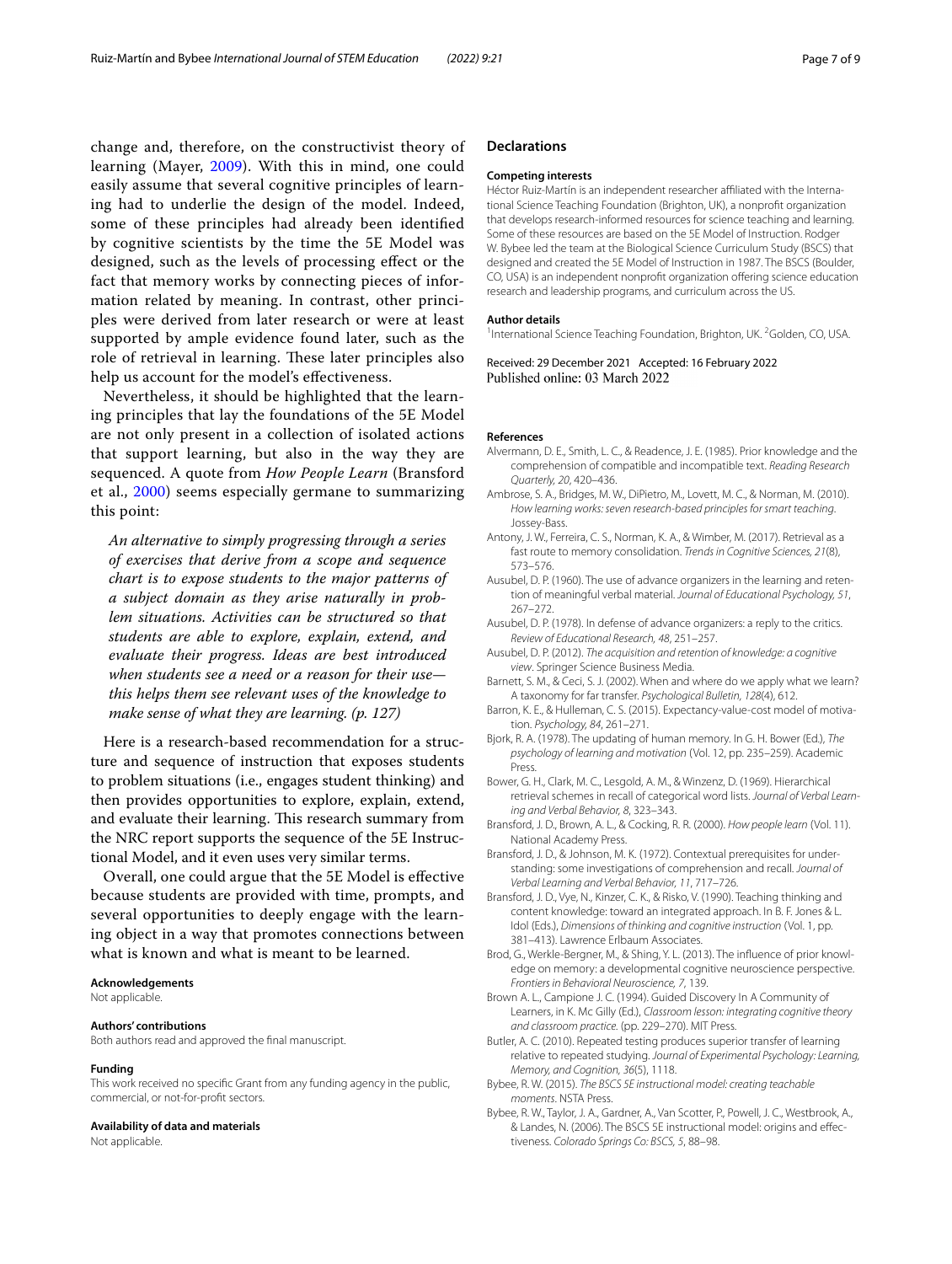<span id="page-7-1"></span>Cardak, O., Dikmenli, M., & Saritas, O. (2008). Efect of 5E instructional model in student success in primary school 6th year circulatory system topic. In *Asia-Pacifc Forum on Science Learning & Teaching* (Vol. 9, No. 2).

<span id="page-7-8"></span>Carr, S. C., & Thompson, B. (1996). The efects of prior knowledge and schema activation strategies on the inferential reading comprehension of children with and without learning disabilities. *Learning Disability Quarterly, 19*(1), 48–61.

<span id="page-7-21"></span>Chaxel, A.-S., & Russo, J. E. (2015). Cognitive consistency: cognitive and motivational perspectives. In E. A. Wilhelms & V. F. Reyna (Eds.), *Neuroeconomics, judgment, and decision making* (pp. 29–48). Psychology Press.

<span id="page-7-28"></span>Conway, M. A. (2002). *Levels of processing 30 years on: a special issue of memory*. Psychology Press.

<span id="page-7-27"></span>Craik, F. I. M., & Lockhart, R. S. (1972). Levels of processing: a framework for memory research. *Journal of Verbal Learning and Verbal Behavior, 11*(6), 671–684.

<span id="page-7-7"></span>Dooling, D. J., & Lachman, R. (1971). Effects of comprehension on retention of prose. *Journal of Experimental Psychology, 88*, 216–222.

<span id="page-7-14"></span>Dudai, Y. (2004). The neurobiology of consolidations, or, how stable is the engram? *Annual Review of Psychology, 55*, 51–86.

<span id="page-7-15"></span>Dudai, Y. (2012). The restless engram: consolidations never end. *Annual Review of Neuroscience, 35*, 227–247.

<span id="page-7-34"></span>Edelson, D. C. (2001). Learning-for-use: a framework for integrating content and process learning in the design of inquiry activities. *Journal of Research in Science Teaching, 38*, 355–385.

<span id="page-7-13"></span>Finnie, P. S., & Nader, K. (2012). The role of metaplasticity mechanisms in regulating memory destabilization and reconsolidation. *Neuroscience & Biobehavioral Reviews, 36*(7), 1667–1707.

<span id="page-7-36"></span>Gentner, D., Rattermann, M. J., & Forbus, K. D. (1993). The roles of similarity in transfer: separating retrievability from inferential soundness. *Cognitive Psychology, 25*(4), 431–467.

<span id="page-7-37"></span>Gick, M. L., & Holyoak, K. J. (1983). Schema induction and analogical transfer. *Cognitive Psychology, 15*(1), 1–38.

<span id="page-7-26"></span>Gormally, C., Brickman, P., Hallar, B., & Armstrong, N. (2009). Efects of inquiry-based learning on students' science literacy skills and confidence. *International Journal for the Scholarship of Teaching and Learning, 3*(2), 16.

<span id="page-7-2"></span>Garcia-Grau, F., Valls, C., Piqué, N., & Ruiz-Martín, H. (2021). The long-term efects of introducing the 5E model of instruction on students' conceptual learning. *International Journal of Science Education, 43*(9), 1441–1458.

<span id="page-7-9"></span>Hanfstingl, B., Arzenšek, A., Apschner, J., & Gölly, K. I. (2021). Assimilation and accommodation. *European Psychologist*. [https://doi.org/10.1027/1016-](https://doi.org/10.1027/1016-9040/a000463) [9040/a000463](https://doi.org/10.1027/1016-9040/a000463)

<span id="page-7-22"></span>Harmon-Jones, E., Harmon-Jones, C., & Levy, N. (2015). An action-based model of cognitive-dissonance processes. *Current Directions in Psychological Science, 24*(3), 184–189.

<span id="page-7-11"></span>Harrison, A. G., & Treagust, D. F. (2000). Learning about atoms, molecules, and chemical bonds: a case study of multiple model use in grade 11 chemistry. *Science Education, 84*(3), 352–381.

<span id="page-7-4"></span>Hattan, C., Singer, L. M., Loughlin, S., & Alexander, P. A. (2015). Prior knowledge activation in design and in practice. *Literacy Research: Theory, Method, and Practice, 64*(1), 478–497.

<span id="page-7-40"></span>Healy, A. F., Clawson, D. M., McNamara, D. S., Marmie, W. R., Schneider, V. I., Rickard, T. C., Crutcher, R. J., King, C., Ericsson, K. A., & Bourne, L. E., Jr. (1993). The long-term retention of knowledge and skills. In D. Medin (Ed.), *The psychology of learning and motivation: advances in research and theory* (Vol. 30, pp. 135–164). Academic Press.

<span id="page-7-29"></span>Hewson, P. W. (1981). A conceptual change approach to learning science. *European Journal of Science Education, 3*(4), 383–396.

<span id="page-7-31"></span>Hmelo-Silver, C. E., Duncan, R. G., & Chinn, C. A. (2007). Scaffolding and achievement in problem-based and inquiry learning: a response to Kirschner, Sweller and Clark. *Educational Psychologist, 42*(2), 99–107.

<span id="page-7-3"></span>Hokkanen, S. L. (2011). *Improving student achievement, interest and confdence in science through the implementation of the 5E learning cycle in the middle grades of an urban school.* Retrieved from: [https://scholarwor](https://scholarworks.montana.edu/xmlui/bitstream/handle/1/1487/HokkanenS0811.pdf?sequence=1) [ks.montana.edu/xmlui/bitstream/handle/1/1487/HokkanenS0811.pdf?](https://scholarworks.montana.edu/xmlui/bitstream/handle/1/1487/HokkanenS0811.pdf?sequence=1) [sequence](https://scholarworks.montana.edu/xmlui/bitstream/handle/1/1487/HokkanenS0811.pdf?sequence=1)=1 (accessed 4 December 2021).

<span id="page-7-16"></span>Hupbach, A., Gomez, R., Hardt, O., & Nadel, L. (2007). Reconsolidation of episodic memories: a subtle reminder triggers integration of new information. *Learning & Memory, 14*(1–2), 47–53.

James, W. (1890). *The principles of psychology*. Holt.

<span id="page-7-24"></span>Johnson, D. W., & Johnson, R. T. (2009). An educational psychology success story: social interdependence theory and cooperative learning. *Educational Researcher, 38*(5), 365–379.

<span id="page-7-23"></span>Kang, S., Scharmann, L. C., & Noh, T. (2004). Reexamining the role of cognitive confict in science concept learning. *Research in Science Education, 34*(1), 71–96.

<span id="page-7-44"></span>Karpicke, J. D. (2012). Retrieval-based learning: active retrieval promotes meaningful learning. *Current Directions in Psychological Science, 21*(3), 157–163.

<span id="page-7-41"></span>Karpicke, J. D., & Roediger, H. L., III. (2008). The critical importance of retrieval for learning. *Science, 319*, 966–968.

<span id="page-7-0"></span>Kilavuz, Y. (2005). *The efects of 5E learning cycle model based on constructivist theory on tenth grade students' understandingof acid-base concepts*. Middle East Technical University, Turkey. Retrieved from: [https://citeseerx.ist.psu.](https://citeseerx.ist.psu.edu/viewdoc/download?doi=10.1.1.633.4609%26rep=rep1%26type=pdf) [edu/viewdoc/download?doi](https://citeseerx.ist.psu.edu/viewdoc/download?doi=10.1.1.633.4609%26rep=rep1%26type=pdf)=10.1.1.633.4609&rep=rep1&type=pdf. Accessed 4 Dec 2021.

<span id="page-7-38"></span>Kimball, D. R., & Holyoak, K. J. (2000). Transfer and expertise. *The Oxford handbook of memory*, 109–122.

<span id="page-7-32"></span>Kirschner, P. A., Sweller, J., & Clark, R. E. (2006). Why minimal guidance during instruction does not work: an analysis of the failure of constructivist, discovery, problem-based, experiential, and inquiry-based teaching. *Educational Psychologist, 41*(2), 75–86.

<span id="page-7-12"></span>Lee, J. L., Nader, K., & Schiller, D. (2017). An update on memory reconsolidation updating. *Trends in Cognitive Sciences, 21*(7), 531–545.

<span id="page-7-19"></span>Maehr, M. L., & Midgley, C. (1991). Enhancing student motivation: a schoolwide approach. *Educational Psychologist, 26*, 399–427.

<span id="page-7-48"></span>Mayer, R. E. (2009). Constructivism as a theory of learning versus constructivism as a prescription for instruction. In *Constructivist Instruction* (pp. 196–212). Routledge.

<span id="page-7-20"></span>McCombs, B. L. (1991). Motivation and lifelong learning. *Educational Psychologist, 26*(2), 117–127.

<span id="page-7-47"></span>McDaniel, M. A., Agarwal, P. K., Huelser, B. J., McDermott, K. B., & Roediger, H. L., III. (2011). Test-enhanced learning in a middle school science classroom: the efects of quiz frequency and placement. *Journal of Educational Psychology, 103*(2), 399.

<span id="page-7-45"></span>McDaniel, M. A., Thomas, R. C., Agarwal, P. K., McDermott, K. B., & Roediger, H. L. (2013). Quizzing in middle-school science: successful transfer perfor‑ mance on classroom exams. *Applied Cognitive Psychology, 27*(3), 360–372.

<span id="page-7-30"></span>Newstead, S. E., Evans, J. St. B. T., eds. (1995). *Perspectives on thinking and reasoning*. Erlbaum.

<span id="page-7-39"></span>Pan, S. C., & Rickard, T. C. (2018). Transfer of test-enhanced learning: metaanalytic review and synthesis. *Psychological Bulletin, 144*(7), 710.

<span id="page-7-5"></span>Peeck, J., Van Den Bosch, A. B., & Kruepeling, W. (1982). The effect of mobilizing prior knowledge on learning from text. *Journal of Educational Psychology, 74*, 771–777.

<span id="page-7-17"></span>Pintrich, P. R., Marx, R. W., & Boyle, R. A. (1993). Beyond cold conceptual change: the role of motivational beliefs and classroom contextual factors in the process of conceptual change. *Review of Educational Research, 63*(2), 167–199.

<span id="page-7-10"></span>Posner, G. J., Strike, K. A., Hewson, P. W., & Gertzog, W. A. (1982). Accommodation of a scientifc conception: toward a theory of conceptual change. *Science Education, 66*(2), 211–227.

<span id="page-7-33"></span>Quintana, C., Reiser, B. J., Davis, E. A., Krajcik, J., Fretz, E., Duncan, R. G., et al. (2004). A scaffolding design framework for software to support science inquiry. *Journal of the Learning Sciences, 13*, 337–386.

<span id="page-7-43"></span>Roediger, H. L., III., & Butler, A. C. (2011). The critical role of retrieval practice in long-term retention. *Trends in Cognitive Sciences, 15*(1), 20–27.

<span id="page-7-46"></span>Roediger, H. L., III., Putnam, A. L., & Smith, M. A. (2011). Ten benefts of testing and their applications to educational practice. *Psychology of Learning and Motivation, 55*, 1–36.

<span id="page-7-42"></span>Rowland, C. A. (2014). The effect of testing versus restudy on retention: a metaanalytic review of the testing efect. *Psychological Bulletin, 140*(6), 1432.

<span id="page-7-35"></span>Schwartz, D. L., & Bransford, J. D. (1998). A time for telling. *Cognition and Instruction, 16*(4), 475–5223.

<span id="page-7-6"></span>Shing, Y. L., & Brod, G. (2016). Effects of prior knowledge on memory: implications for education. *Mind, Brain, and Education, 10*(3), 153–161.

<span id="page-7-18"></span>Sinatra, G. M., & Pintrich, P. R. (Eds.). (2003). *Intentional conceptual change*. Lawrence Erlbaum Associates.

<span id="page-7-25"></span>Slavin, R. E. (2013). Cooperative learning and achievement: theory and research. In W. M. Reynolds, G. E. Miller, & I. B. Weiner (Eds.), *Handbook of psychology* (2nd ed., Vol. 7, pp. 199–212). Wiley.